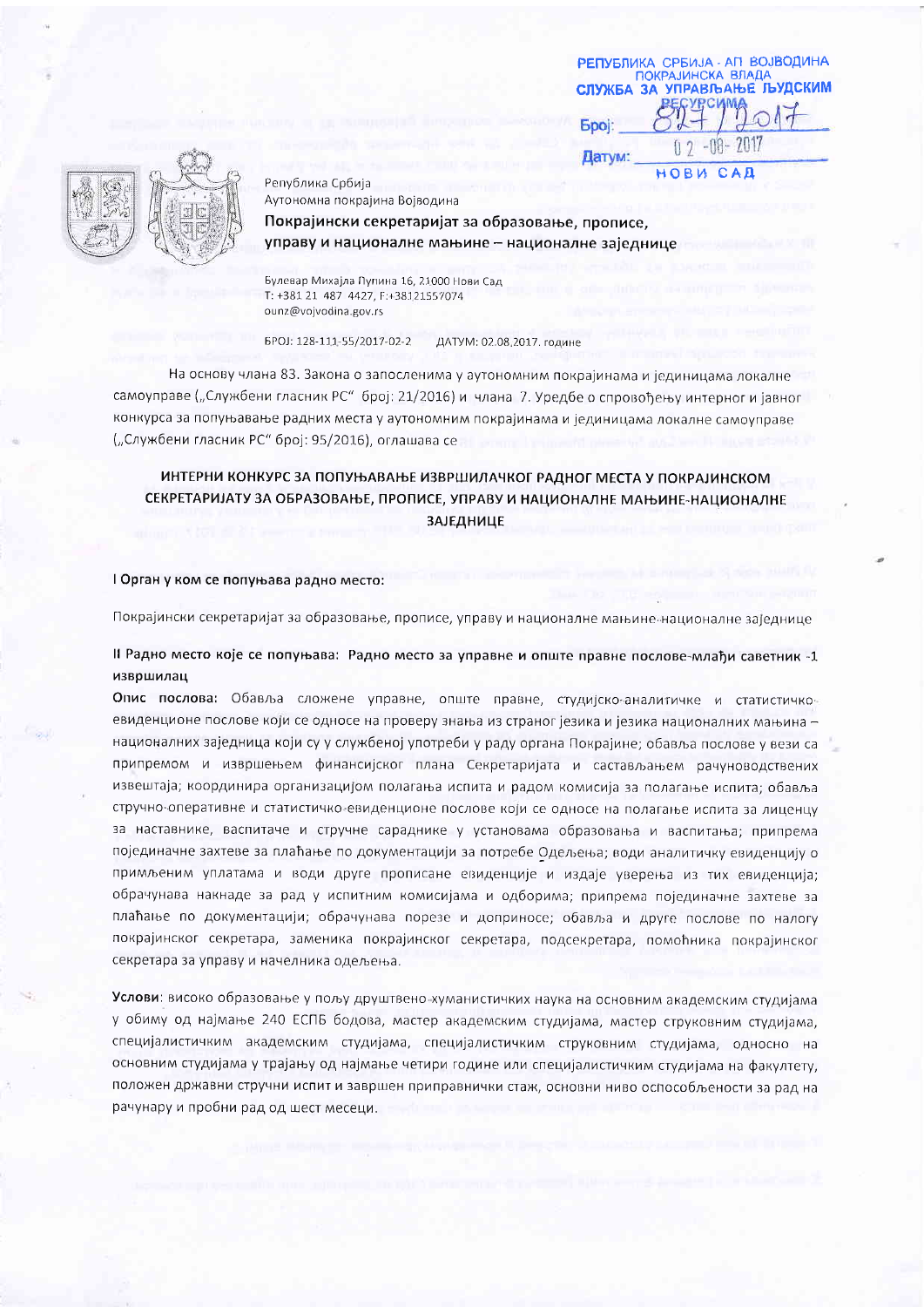Општи услови за рад у органима Аутономне покрајине Војводине: да је учесник интерног конкурса пунолетан држављанин Републике Србије; да има прописано образовање, да није правоснажно осуђиван на безусловну казну затвора од најмање шест месеци и да му раније није престајао радни однос у државном органу, односно органу аутономне покрајине и јединице локалне самоуправе, због теже повреде дужности из радног односа.

## III У изборном поступку проверавају се оспособљености, знања и вештина кандидата и то:

-Познавање прописа из области управног поступка и управног спора, познавање организације и положаја покрајинске управе, као и познавање прописа којима је регулисан организација и положај покрајинске управе - усмена провера

-Познавање рада на рачунару- увидом у приложени доказ о познавању рада на рачунару уколико кандидат поседује (уверење, сертификат, потврда и сл.), уколико не поседује, извршиће се писмена провера решавањем теста.

-Вештине комуникације -непосредно, кроз разговор са кандидатима.

#### IV Место рада: Нови Сад, Булевар Михајла Пупина 16.

V Рок за подношење пријаве на интерни конкурс: рок за подношење пријава је 8 дана и почиње да тече наредног дана од дана када је интерни конкурс оглашен на огласној табли у седишту аутономне покрајине, односно рок за подношење пријава почиње 03.08.2017. године а истиче 10.08.2017. године.

VI Лице које је задужено за давање обавештења: Татјана Стојанов, самостални саветник за нормативно правне послове-, телефон: 021/487 4685.

VII Датум оглашавања: 02.08.2017. године.

VIII Адреса на коју се подноси пријава: Покрајински секретаријат за образовање, прописе, управу и националне мањине-националне заједнице, са назнаком "За интерни конкурс за попуњавање радног места за управне и опште правне послове-млађи саветник-1 извршилац".

#### IX Докази који се прилажу уз пријаву на интерни конкурс:

1. Потписана пријава са адресом становања, контакт телефоном, е mail адресом и потписаном изјавом у којој се учесник интерног конкурса опредељује да ли ће сам прибавити доказе о чињеницама о којима се води службена евиденција или ће то орган учинити уместо њега;

2. биографија са наводима о досадашњем радном искуству;

3. оригинал или оверена фотокопија уверења о држављанству, не старије од 6 месеци од дана оглашавања интерног конкурса.;

4. фотокопија личне карте односно испис очитане биометријске личне карте;

5. оригинал или оверена фотокопија уверења МУП-а да кандидат није осуђиван на безусловну казну затвора од најмање шест месеци, не старије од 6 месеци од дана оглашавања интерног конкурса.;

6. оригинал или оверена фотокопија дипломе којом се потврђује стручна спрема;

7. оригинал или оверена фотокопија уверења о положеном државном стручном испиту;

8. оригинал или оверена фотокопија уверења о познавању рада на рачунару-није обавезно приложити;